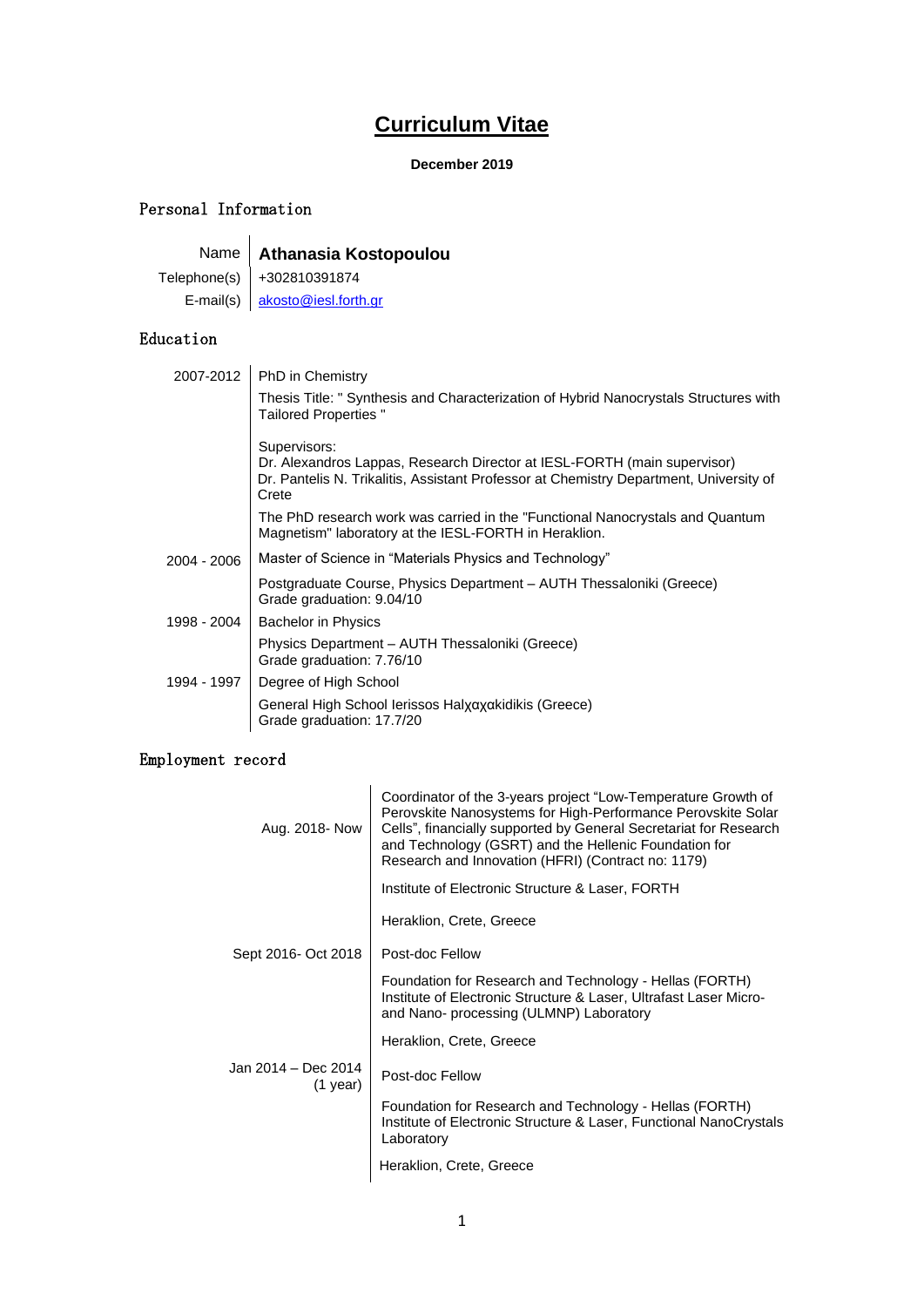| Jan 2013- Dec 2013<br>$(1$ year)           | Post-doc Fellow                                                                                                                             |  |  |  |
|--------------------------------------------|---------------------------------------------------------------------------------------------------------------------------------------------|--|--|--|
|                                            | Foundation for Research and Technology - Hellas (FORTH)<br>Institute of Electronic Structure & Laser, Functional NanoCrystals<br>Laboratory |  |  |  |
|                                            | Heraklion, Crete, Greece                                                                                                                    |  |  |  |
| Mar 2007 - Nov 2012<br>$(5 \text{ years})$ | PhD Candidate - Trainee                                                                                                                     |  |  |  |
|                                            | Foundation for Research and Technology - Hellas (FORTH)<br>Institute of Electronic Structure & Laser, Functional NanoCrystals<br>Laboratory |  |  |  |
|                                            | Heraklion, Crete, (Greece)                                                                                                                  |  |  |  |
| Oct 2003-June 2004<br>(9 months)           | Program, "ePhys: Towards and effective use of ICT for Open<br>Learning in Teaching of Physics in Europe".                                   |  |  |  |
| Sept 2005-Dec 2005<br>(4 months)           | Physics Department, Aristotle University of Thessaloniki,<br>Greece                                                                         |  |  |  |

### **Publications (First author: 12, corresponding author: 5)**

 $\mathbf{I}$ 

[1] A. Kostopoulou, I. Tsiaoussis and A. Lappas<sup>\*</sup>

["Magneto-optical properties of iron oxide nanoclusters"](https://www.scopus.com/record/display.uri?eid=2-s2.0-78651100113&origin=resultslist&sort=plf-f&src=s&sid=4F500CE715F861B4E88A929126ABC649.mw4ft95QGjz1tIFG9A1uw%3a720&sot=autdocs&sdt=autdocs&sl=18&s=AU-ID%2836188335000%29&relpos=15&citeCnt=0&searchTerm=)

[AIP Conference Proceedings,](https://www.scopus.com/source/sourceInfo.uri?sourceId=26916&origin=resultslist) 1288, **2010**.

[2] A. Kostopoulou, I. Tsiaoussis and A. Lappas<sup>\*</sup>

"Magnetic Iron Oxide Nanoclusters with Tunable Optical Response"

Photon. Nanostruct: Fundam. Appl. **2011**, *9* (2), 201-206

[3] A. Kostopoulou, F. Thétiot, I. Tsiaoussis, M. Androulidaki, P. D. Cozzoli, and A. Lappas<sup>\*</sup>

"Colloidal Anisotropic ZnO-Fe@FexO<sup>y</sup> Nanoarchitectures with Interface-Mediated Exchange-Bias and Band-Edge Ultraviolet Fluorescence"

Chem. Mater., **2012**, *24* (14), 2722-2732.

[4] E. Magoulakis, A. Kostopoulou, G. N. Arvanitakis, A. G. Kanaras, A. N. Andriotis, A. Lappas and P. A. Loukakos\*

"Porosity-moderated ultrafast electron transport in Au nanowire networks"

[Applied Physics A,](http://link.springer.com/journal/339) **2013***, 111* (3), 711-717*.* 

[5] D. Fragouli, B. Torre, F. Villafiorita-Monteleone, A. Kostopoulou, G. Nanni, A. Falqui, A. Casu, A. Lappas, R. Cingolani, A. Athanassiou\*

"Nanocomposite pattern-mediated magnetic interactions for localized deposition of nanomaterials"

ACS Appl. Mater. Interfaces*,* **2013**, *5* (15), 7253–7257

[6] A. Kostopoulou, K. Brintakis, A. Lascialfari, M. Angelakeris, M. Vasilakaki, K.N. Trohidou, A.P. Douvalis, S. Psycharakis, A. [Ranella,](https://www.scopus.com/authid/detail.uri?authorId=23010133500&eid=2-s2.0-84901610544) L. Manna*,* A. Lappas\*

["Iron-oxide colloidal nanoclusters: From fundamental physical properties to diagnosis and therapy"](https://www.scopus.com/record/display.uri?eid=2-s2.0-84901610544&origin=resultslist&sort=plf-f&src=s&sid=4F500CE715F861B4E88A929126ABC649.mw4ft95QGjz1tIFG9A1uw%3a100&sot=autdocs&sdt=autdocs&sl=18&s=AU-ID%2836188335000%29&relpos=9&citeCnt=1&searchTerm=)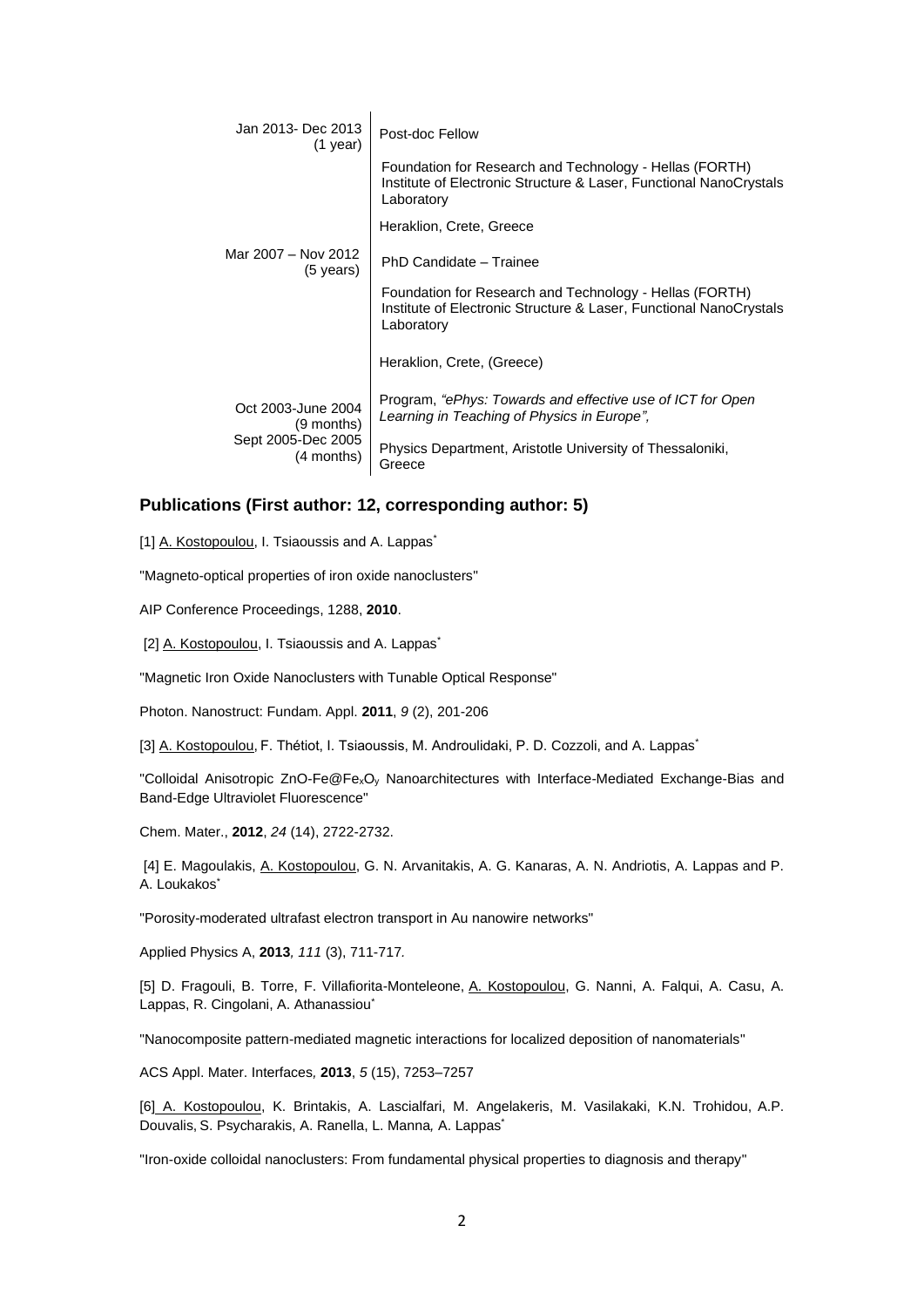Progress in Biomedical Optics and Imaging - Proceedings of SPIE, **2014**

[7] A. Kostopoulou, K. Brintakis, M. Vasilakaki, K.N. Trohidou, A.P. Douvalis, A. Lascialfari, L. Manna*,* A. Lappas<sup>\*</sup>

"Assembly-mediated Interplay of Dipolar Interactions and Surface Spin Disorder in Colloidal Maghemite Nanoclusters" *(Editor's choice as a "Hot Article")*

Nanoscale, **2014**,*6*, 3764-3776

[8] A. Kostopoulou, S. K. P. Velu, K. Thangavel, F. Orsini, K. Brintakis, S. Psycharakis, A. Ranella, L. Bordonali, A. Lappas, A. Lascialfari\*

"Colloidal Assemblies of Oriented Maghemite Nanocrystals and their NMR Relaxometric Properties"

Dalton Transactions, **2014**, *43*, 8395-9404

[9[\] E. Y. Yuzik-Klimova,](http://pubs.rsc.org/en/results?searchtext=Author%3AEkaterina%20Yu%20Yuzik-Klimova) [N. V Kuchkina,](http://pubs.rsc.org/en/results?searchtext=Author%3ANina%20V%20Kuchkina) [S. Sorokina,](http://pubs.rsc.org/en/results?searchtext=Author%3ASvetlana%20Sorokina) [D. G. Morgan,](http://pubs.rsc.org/en/results?searchtext=Author%3ADavid%20G%20Morgan) [L. Z. Nikoshvili,](http://pubs.rsc.org/en/results?searchtext=Author%3ALinda%20Zh%20Nikoshvili) [N. L.,](http://pubs.rsc.org/en/results?searchtext=Author%3ANadezhda%20Lyubimova) [V. G. Matveeva,](http://pubs.rsc.org/en/results?searchtext=Author%3AValentina%20G%20Matveeva) [E. M Sulman,](http://pubs.rsc.org/en/results?searchtext=Author%3AEsther%20M%20Sulman) [B. D Stein,](http://pubs.rsc.org/en/results?searchtext=Author%3ABarry%20D%20Stein) [W. E Mahmoud,](http://pubs.rsc.org/en/results?searchtext=Author%3AWaleed%20E%20Mahmoud) [A. A. Al-Ghamdi,](http://pubs.rsc.org/en/results?searchtext=Author%3AAhmed%20A%20Al-Ghamdi) [A. Kostopoulou,](http://pubs.rsc.org/en/results?searchtext=Author%3AAthanasia%20Kostopoulou) [A. Lappas,](http://pubs.rsc.org/en/results?searchtext=Author%3AAlexandros%20Lappas) [Z. B Shifrina](http://pubs.rsc.org/en/results?searchtext=Author%3AZinaida%20B%20Shifrina) and [L. M. Bronstein](http://pubs.rsc.org/en/results?searchtext=Author%3ALyudmila%20M%20Bronstein)<sup>\*</sup>

"Magnetically Recoverable Catalysts Based on Polyphenylenepyridyl Dendrons and Dendrimers: Control over Nanoparticle Formation and Catalytic Properties"

RSC Adv., **2014**, *4*, 23271-23280

[10] E. Kasotakis, A. Kostopoulou, M. Spuch-Calvar, M. Androulidaki, N. Pelekanos, A. G. Kanaras, A. Mitraki, A. Lappas<sup>\*</sup>

"Assembly of quantum dots on peptide nanostructures and their spectroscopic properties"

Appl. Phys. A, **2014**, *116*, 977-985

[11] E. Kasotakis, A. Kostopoulou, M. Spuch-Calvar, M. Androulidaki, N. Pelekanos, A. G. Kanaras, A. Mitraki, A. Lappas<sup>\*</sup>

"Thin film mesoscale organization of nanoparticles by using biomolecular peptide tools" (Conference paper)

Source of the Document Progress in Biomedical Optics and Imaging - Proceedings of SPIE, **2014**

[12] G.M. Morgan, B.S. Boris, N.V. Kuchkina, E.Y. Yuzik-Klimova, S.A. Sorokina, B.D. Stein, D.I. Svergun, A. Spilotros, A. Kostopoulou, A. Lappas, Z.B. Shifrina, L.M. Bronstein\*

"Multicore Iron Oxide Mesocrystals Stabilized by a Poly(phenylenepyridyl) Dendron and Dendrimer: Role of the Dendron/Dendrimer Self-Assembly"

Langmuir, **2014**, *30*, 8543-8550.

[13] N.V. Kuchkina, D.G. Morgan, A. Kostopoulou, A. Lappas, K. Brintakis, B.S. Boris, E.Y. Yuzik-Klimov, B.D. Stein, D.I. Svergun, A. Spilotros, M.G. Sulman, L. Zh. Nikoshvili, E.M. Sulman, Z.B. Shifrina, L.M. Bronstein<sup>\*</sup>

"Hydrophobic periphery tails of polyphenylenepyridyl dendrons control nanoparticle formation and catalytic properties"

Chem. Mater., **2014**, 26, 5654–5663

[14] A. Kostopoulou, A. Lappas\*

"Colloidal magnetic nanocrystal clusters: Variable length-scale interaction mechanisms, synergetic functionalities and technological advantages" (Review)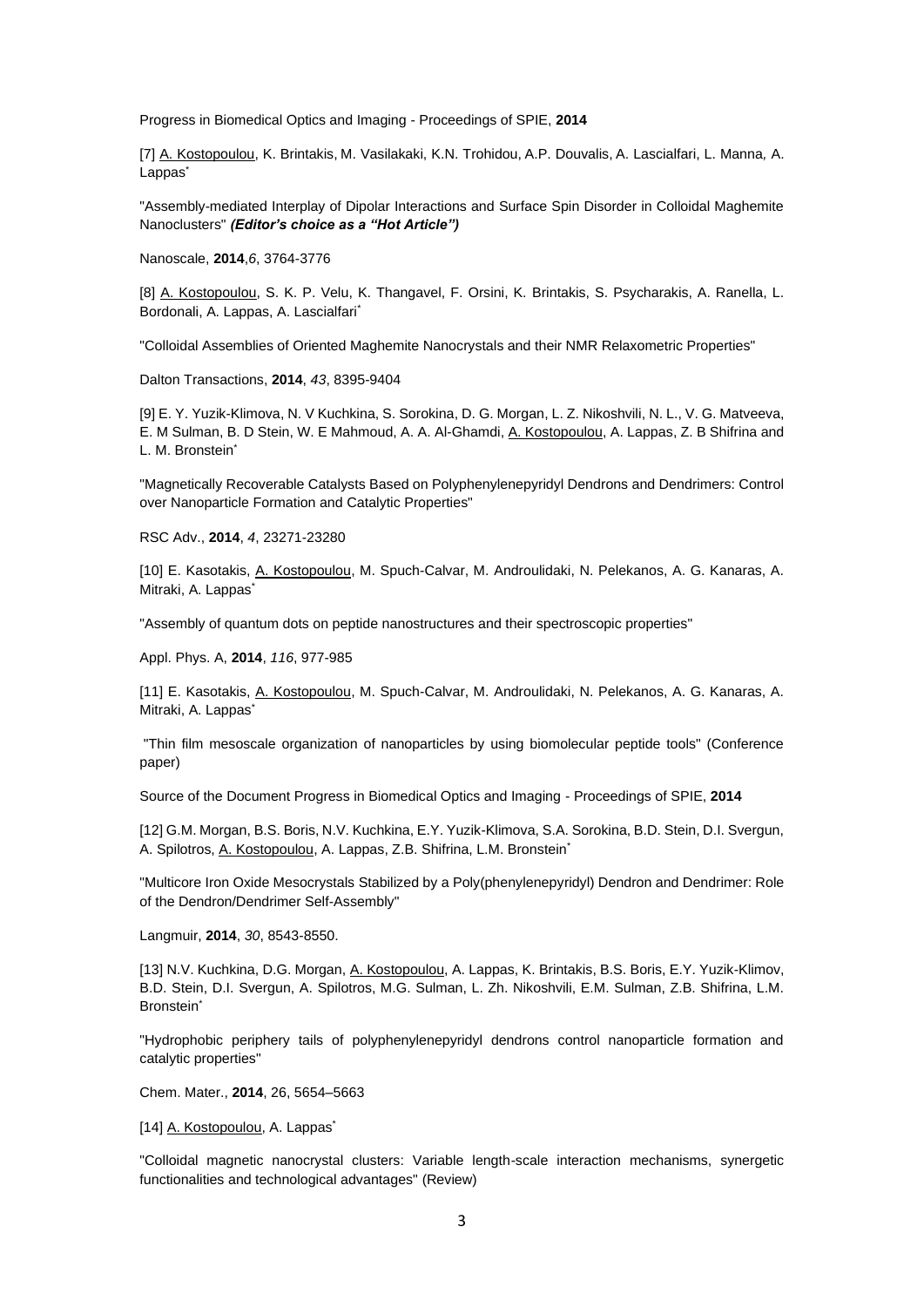[Nanotechnology Reviews,](https://www.scopus.com/source/sourceInfo.uri?sourceId=21100372101&origin=recordpage) **2015**, *4*, 595-624

[15] D. Sakellari, K. Brintakis, A. Kostopoulou, K. Simeonidis, A. Lappas and M. Angelakeris<sup>\*</sup>

"Ferrimagnetic nanocrystal assemblies as versatile magnetic particle hyperthermia mediators"

Materials Science and Engineering: C, **2016**, *58*, 187-193

[16] A. Kostopoulou,\* M. Sygletou, K. Brintakis, A. Lappas and E. Stratakis\*

"Low-temperature benchtop-synthesis of all-inorganic perovskite nanowires"

Nanoscale, **2017**, *9*, 18202-18207

[17] A. Kostopoulou, E. Kymakis, E. Stratakis

["Perovskite nanostructures for photovoltaic and energy storage devices"](http://pubs.rsc.org/en/content/articlehtml/2018/ta/c8ta01964a)

J. Mater. Chem. A, **2018**, *6*, 9765-9798

[18] A. Kostopoulou, K. Brintakis, E. Fragogeorgi, A. Anthousi, L. Manna, S. Begin-Colin, C. Billotey, A. Ranella, G. Loudos, I. Athanassakis, A. Lappas\*

"Iron Oxide Colloidal Nanoclusters as Theranostic Vehicles and Their Interactions at the Cellular Level"

Nanomaterials, **2018**, *8*, 315 (**Front cover**)

[19] K. Alexaki, A. Kostopoulou, M. Sygletou, G. Kenanakis, E. Stratakis\*

"Unveiling the Structure of MoS<sub>x</sub> Nanocrystals Produced upon Laser Fragmentation of MoS<sub>2</sub> Platelets"

ACS Omega, **2018**, *3*, 16728–16734

[20] A. Kostopoulou,\* D. Vernardou,\* K. Savva, E. Stratakis\*

"All-inorganic lead halide perovskite nanohexagons for high performance air-stable lithium batteries"

Nanoscale **2019**, *11*, 882-889.

[21] A. Kostopoulou,\* K. Brintakis, NK. Nasikas, E. Stratakis\*

"Perovskite nanocrystals for energy conversion and storage"

Nanophotonics **2019**, *8*, 1607-1640.

[22] A. Heuer-Jungemann, N. Feliu, I. Bakaimi, M. Hamaly, A. Alkilany, I. Chakraborty, A. Masood, M. F. Casula, A. Kostopoulou, E. Oh, K. Susumu, M. H. Stewart, I. L. Medintz, E. Stratakis, W. J. Parak, A. G. Kanaras,\*

"The role of ligands in the chemical synthesis and applications of inorganic nanoparticles"

Chemical Reviews **2019**, *119*, 4819-4880 (**Front Cover**).

[23] K. Brintakis, E. Gagaoudakis, A. Kostopoulou,\* V. Faka, K. Argyrou, V. Binas, G. Kiriakidis, E. Stratakis,\*

"Ligand-free all-inorganic metal halide nanocubes for fast, ultra-sensitive and self-powered ozone sensors"

Nanoscale Adv. **2019**, *1*, 2699-2706.

[24] A. Lappas,\* G. Antonaropoulos, K. Brintakis, M. Vasilakaki, K. N. Trohidou, V. Iannotti, G. Ausanio, A. Kostopoulou, M. Abeykoon, I. K. Robinson, E. S. Bozin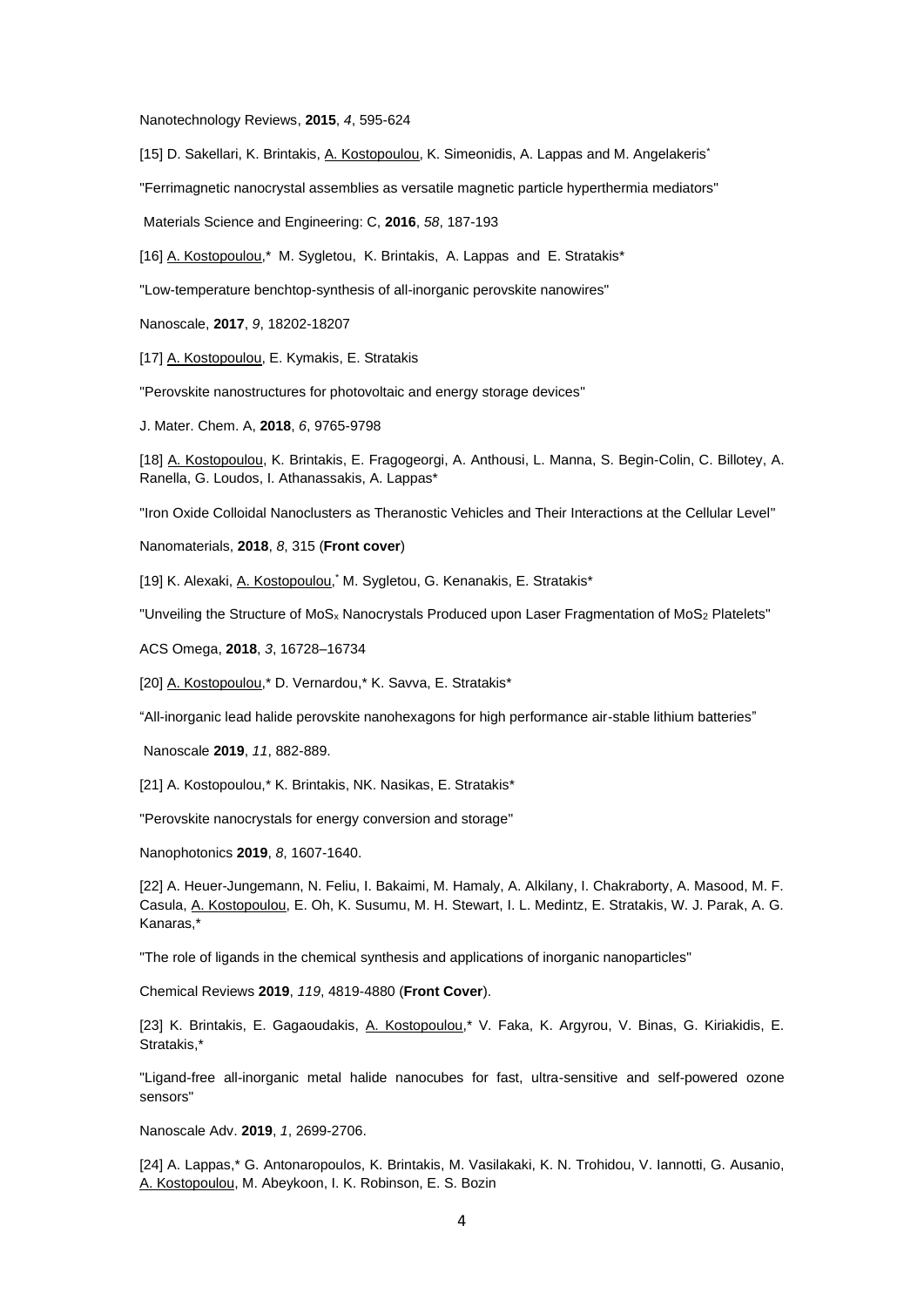"Vacancy-Driven Noncubic Local Structure and Magnetic Anisotropy Tailoring in FexO−Fe3−δO<sup>4</sup> Nanocrystals"

Phys. Rev. X **2019**, *9*, 041044.

#### **Book Chapter**

[1] "Ferrocene-containing polyphenylenes as precursors for magnetic nanomaterials"

R.A. Dvorikova, Y.V[. Korshak,](https://www.scopus.com/authid/detail.uri?authorId=6602761514&eid=2-s2.0-84933042079) L.N[. Nikitin,](https://www.scopus.com/authid/detail.uri?authorId=7005541737&eid=2-s2.0-84933042079) M.I. Buzin, V.A[. Shanditsev, Z](https://www.scopus.com/authid/detail.uri?authorId=6507588732&eid=2-s2.0-84933042079).S. [Klemenkova, A](https://www.scopus.com/authid/detail.uri?authorId=6602307097&eid=2-s2.0-84933042079).L. [Rusanov,](https://www.scopus.com/authid/detail.uri?authorId=35451263800&eid=2-s2.0-84933042079) A.R. [Khokhlov,](https://www.scopus.com/authid/detail.uri?authorId=7201745735&eid=2-s2.0-84933042079) A. [Lappas, A](https://www.scopus.com/authid/detail.uri?authorId=55410872000&eid=2-s2.0-84933042079). Kostopoulou

[Characterization and Development of Novel Materials Research Compendium,](https://www.scopus.com/record/display.uri?eid=2-s2.0-84933050219&origin=recordpage) **2013**, 169-182

[2] "Magnetic Nanoparticles in Polymers"

R.A. Dvorikova, Y.V[. Korshak,](https://www.scopus.com/authid/detail.uri?authorId=6602761514&eid=2-s2.0-84933042079) L.N[. Nikitin,](https://www.scopus.com/authid/detail.uri?authorId=7005541737&eid=2-s2.0-84933042079) M.I. Buzin, V.A[. Shanditsev, Z](https://www.scopus.com/authid/detail.uri?authorId=6507588732&eid=2-s2.0-84933042079).S. [Klemenkova, A](https://www.scopus.com/authid/detail.uri?authorId=6602307097&eid=2-s2.0-84933042079).L. [Rusanov,](https://www.scopus.com/authid/detail.uri?authorId=35451263800&eid=2-s2.0-84933042079) A.R. [Khokhlov,](https://www.scopus.com/authid/detail.uri?authorId=7201745735&eid=2-s2.0-84933042079) A. [Lappas, A](https://www.scopus.com/authid/detail.uri?authorId=55410872000&eid=2-s2.0-84933042079). Kostopoulou

Engineering of Polymers and Chemical Complexity, Volume II, 2014, pp. 145-160

[3] "Metal Nanoparticles in Polymers"

R.A. Dvorikova, Y.V[. Korshak,](https://www.scopus.com/authid/detail.uri?authorId=6602761514&eid=2-s2.0-84933042079) L.N[. Nikitin,](https://www.scopus.com/authid/detail.uri?authorId=7005541737&eid=2-s2.0-84933042079) M.I. Buzin, V.A[. Shanditsev, Z](https://www.scopus.com/authid/detail.uri?authorId=6507588732&eid=2-s2.0-84933042079).S. [Klemenkova, A](https://www.scopus.com/authid/detail.uri?authorId=6602307097&eid=2-s2.0-84933042079).L. [Rusanov,](https://www.scopus.com/authid/detail.uri?authorId=35451263800&eid=2-s2.0-84933042079) A.R. [Khokhlov,](https://www.scopus.com/authid/detail.uri?authorId=7201745735&eid=2-s2.0-84933042079) A. [Lappas, A](https://www.scopus.com/authid/detail.uri?authorId=55410872000&eid=2-s2.0-84933042079). Kostopoulou

Engineering of Polymers and Chemical Complexity, Volume I, **2014**, pp. 71-87

#### **Patent**

A. Lappas, A. Kostopoulou, A. Lascialfari, F. Orsini, S.K.P. Velu, K. Thangavel

"Ferrimagnetic Colloidal Nanoclusters of Maghemite for MRI applications";

No. 1008081, *Greek Industrial Property Organization* (OBI)

#### **Fellowships- Awards- Distinctions**

- **Team leader** that excelled in the 10 best in the category for Applied Research in the 3rd Competition "Greece innovates!" Organized by Eurobank and SEV (2016)

16890-APPLIED RESEARCH: "Magnetic nanoparticle clusters as multimodal agents for biological applications of diagnosis and therapy"

- Sep 2016- June 2017 **FELLOWSHIP** OF EXCELLENCE FOR POSTGRADUATE STUDIES IN GREECE- SIEMENS PROGRAM

- Postdoctoral **fellowship** for new researchers in the frame of the project "Human Resources Development, Education and Lifelong Learning 2014-2020" in the context of the project "Development of hybrid 2D-perovskites materials for enhanced efficiency of perovskites solar cells" (MIS 5004411), funded by Greece and the European Union (European Social Fund- ESF)

#### - **Best poster presentation**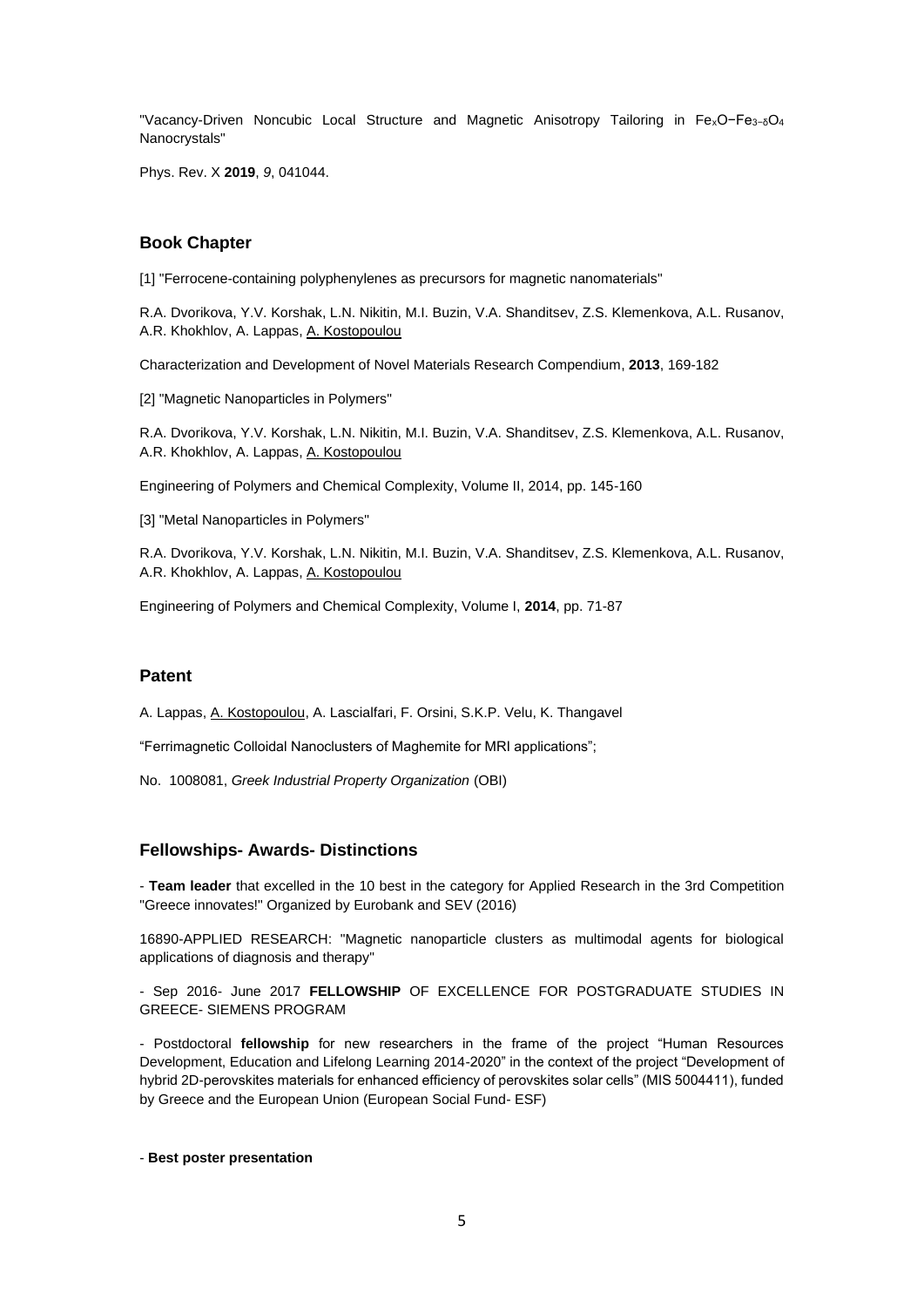20th International Conference on Magnetism, At Barcelona, 5th to 10th July **2015**

"Maghemite Nanocrystal Clusters for MRI Diagnosis and Hyperthermia Medical Treatment"

K. Brintakis, A. Kostopoulou, M. Vasilakaki, K. N. Trohidou, A. Ranella, I. Athanassakis, M. Angelakeris, A, Lascialfari, A. P. Douvalis, A. Lappas

## **Participation in Research Programs and Funding Sources**

[1] Research studentship within "ePhys: Towards and effective use of ICT for Open Learning in Teaching of Physics in Europe", SOCRATES-Minerva program supported by European Commission.

[2] PhD research studentship (*Tasks*: structure-property relationships in hybrid magnetic nanocrystals) within "NANOTAIL": a Marie-Curie Transfer of Knowledge program (Grant no. MTKD-CT-2006-042459) supported by European Commission.

[3] Post-doc fellowship (*Tasks*: synthesis & characterization of magneto-optical ZnO-based hybrids nanocrystals) within "na(Z)nOwire": THALES cooperation program, supported by the European Social Fund and Greek national funds through the Operational Program "Education and Lifelong Learning" of the National Strategic Reference Framework (NSRF).

[4] Post-doc fellowship (*Tasks*: development of growth strategies and study of nanoparticle-superlattice physics) within the "Extreme Light Infrastructure-ELI": supported by the GSRT within the framework of the operational program "Competitiveness and Entrepreneurship".

[5] Post-doc fellowship *(Tasks:* Synthesis and spectroscopic characterization of colloidal magnetic nanocrystals) in the frame of the project NFFA: H2020-INFRAIA-2014-2015, Proposal number: 654360), funded under H2020-E.U.1.4.1.2 - Integrating and opening existing national and regional research infrastructures of European interest.

[6] Post-doc fellowship in the frame of the project "Human Resources Development, Education and Lifelong Learning 2014-2020" in the context of the project "Development of hybrid 2D-perovskites materials for enhanced efficiency of perovskites solar cells" (MIS 5004411), funded by Greece and the European Union (European Social Fund- ESF)

| Call/Title                                                                                                         | <b>Funding Source</b>                                                                  | <b>Role</b>                                      | <b>Dates</b> | Budget $( \in )$ |
|--------------------------------------------------------------------------------------------------------------------|----------------------------------------------------------------------------------------|--------------------------------------------------|--------------|------------------|
| H.F.R.I. Research<br><b>Projects to Support</b><br>Prostdoctoral<br><b>Researchers</b><br><b>LowT-Perovksites</b>  | General<br>Secretariat for<br>Research and<br>Technology<br>(GSRT) and the<br>Hellenic | PI                                               | 2018-2021    | 179,974.8        |
|                                                                                                                    | Foundation for                                                                         |                                                  |              |                  |
| "Low-Temperature<br>Growth of Perovskite<br>Nanosystems for<br>High-Performance<br>Perovskite Solar<br>Cells"      | Research and<br>Innovation<br>(HFRI)                                                   |                                                  |              |                  |
| FLAG-ERA 2019                                                                                                      | European                                                                               | Co-PI                                            | 2020-2023    | 199,518          |
| <b>PeroGaS</b><br>"Solution-Processed<br>Perovskite/Graphene<br>Nanocomposites for<br>Self-Powered Gas<br>Sensors" | Structural and<br>Investment<br><b>Funds</b>                                           | (Partners: IIT-<br>Italy, BIU-<br><b>ISRAEL)</b> |              |                  |

#### **Granted Research Projects**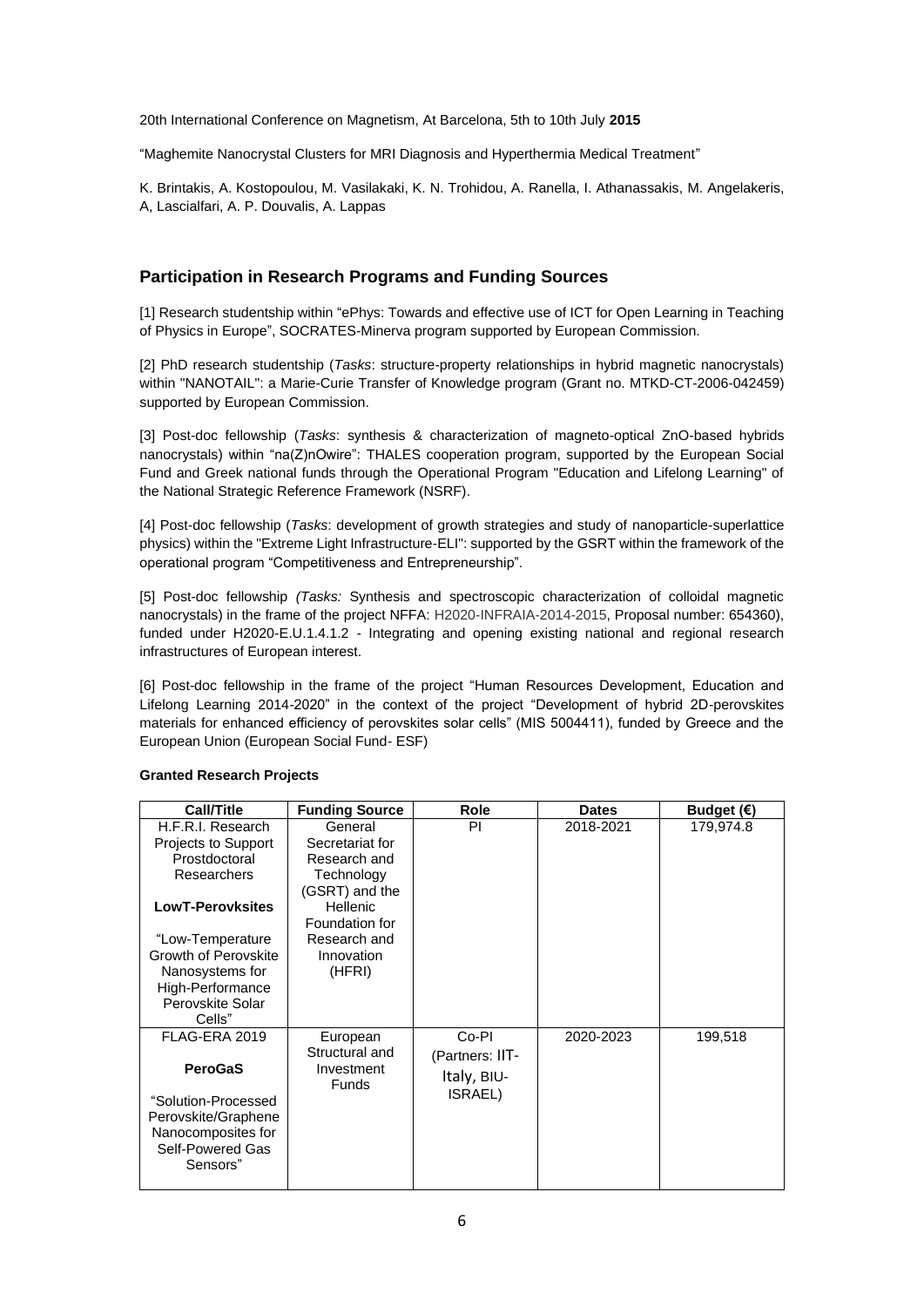## **Summer Schools & Workshops:**

[1] 16th *Summer School in Physics*, July **2004**, Heraklion, Greece.

[2] *"European School on Magnetism: New Magnetic Materials and their Functions"*, 9-18September **2007**, Cluj-Napoca, Romania.

[3] "7th PSI summer school on condensed matter research: probing the nanometer scale with neutrons, *photons and muons"*, 16-22 August **2008**, Zuoz, Switzerland.

[4] *"NANOTAIL workshop: Hybrid nanocrystals exhibiting advanced and tailored properties"*, 28-29 January **2008**, Lecce, Italy.

[5] *1st iPEN Intensive Program: Modern teaching methods and soft skills development in science*, 24 – 25 October 2018, Weizmann Institute of Science, Israel

### **Training:**

[1] 7 days in the Laboratory of NNL-CNR in Lecce in Italy (chemistry synthesis with Dr. P.D. Cozzoli)

[2] 10 days in the Laboratory of Transmission Electron Microscopy in the Physics Department of Aristotle University of Thessaloniki (with Prof. E. Polychroniadis).

[3] 10 days in the Laboratory of Transmission Electron Microscopy CEMES/CNRS in Toulouse in France (with Dr. M.-J. Casanove)

## **Teaching Activities:**

2008-09 Laboratory Assistant of undergraduate laboratory courses: "Analytical Chemistry", Chemistry Department, University of Crete, Heraklion, Crete, Greece.

#### **Conferences- Oral presentations (underline indicates the presenter)**

[1] *2nd NANOTAIL Meeting*, 28-29 January 2008, NNL-CNR Lecce, Italy.

"Water Soluble Magnetic Nanoclusters"

#### A. Kostopoulou

[2] *1st International Conference from Nanoparticles & Nanomaterials to Nanodevices & Nanosystems*, 16- 18 June 2008, Halkidiki, Greece.

"Synthesis and Characterization of Water Soluble Magnetic Nanoclusters"

A. Kostopoulou and A. Lappas

[3] *XXIV Panhellenic Conference on Solid State Physics and Materials Science*, 21-24 September 2008, Heraklion, Greece.

"Superstructures of Water Soluble Magnetic Nanoclusters"

A. Kostopoulou and A. Lappas

[4] *3nd NANOTAIL Meeting*, 8-9 December 2008, Toulouse, France.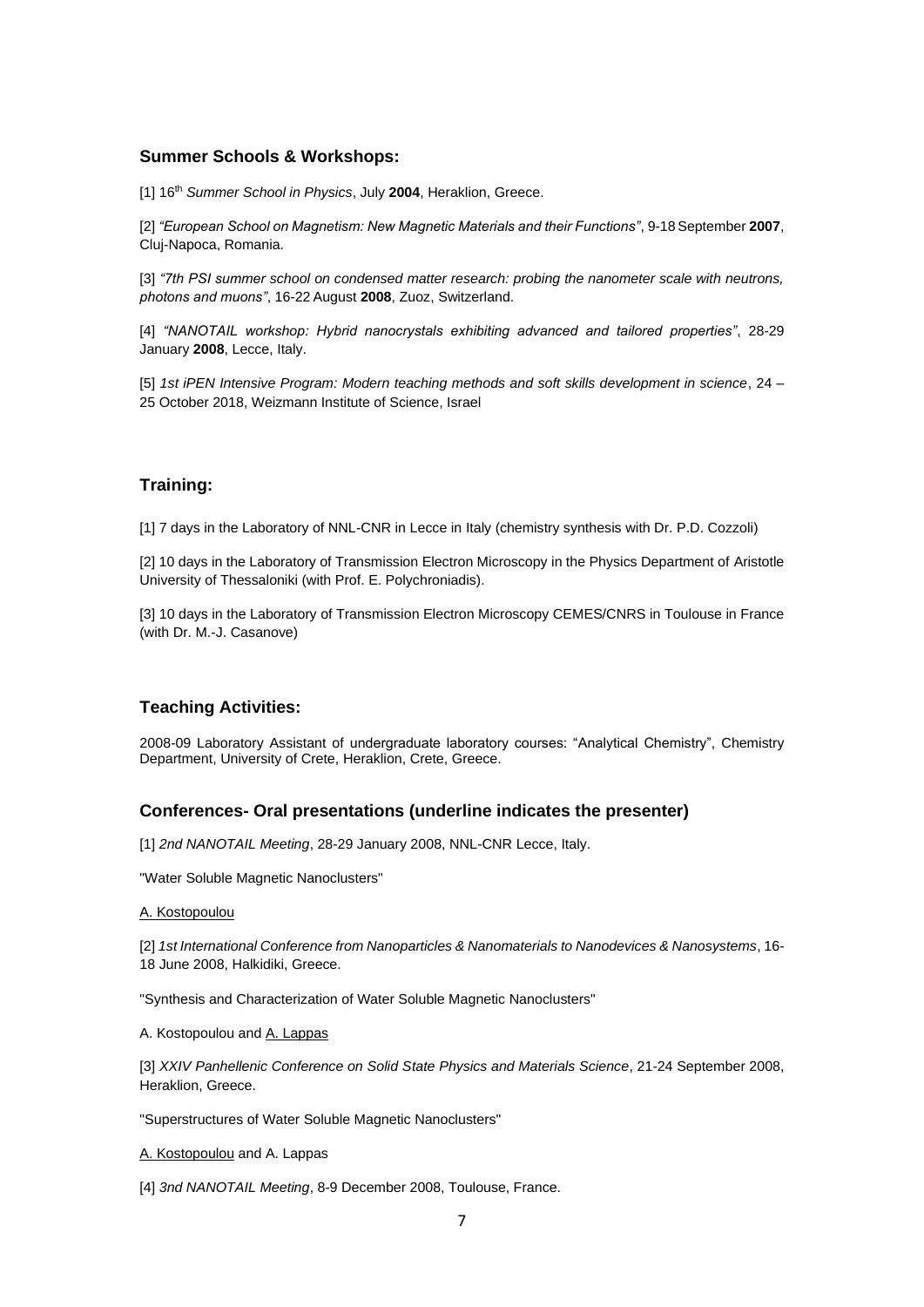"Iron- oxide Nanoclusters: Magnetism and Photonic Response"

A. Kostopoulou

[5] *XXV Panhellenic Conference on Solid State Physics & Materials Science*, 20- 23 September, 2009, Thessaloniki, Greece.

"Magneto-Optical Properties of Iron Oxide Nanoclusters"

A. Kostopoulou and A. Lappas

[6] *Emerging Trends & Novel Materials in Photonics*, 7-9 Octomber 2009, Delphi, Greece.

"Magneto-optical Properties of Iron Oxide Nanoclusters"

A. Kostopoulou and A. Lappas

[7] *Final NANOTAIL meeting*, 22-23 September 2010, IESL-FORTH Heraklion, Greece.

"Iron-Oxide CNCs: a) Size Dependent Magnetic Properties b) Development of a New Binary System (CNCs@Au)"

A. Kostopoulou

[8] *Trends in Spintronics and Nanomagnetism*, 23-27 May 2010, Lecce, Italy.

"Coupled ZnO/Iron Oxide Fluorescent Ferromagnetic Nanocrystal

F. Thetiot, A. Kostopoulou, I. Tsiaoussis, M. Androulidaki, P. D. Cozzoli, and A. Lappas

[9] *XXVΙ Panhellenic Conference on Solid State Physics & Materials Science*, 26-29 September 2010, Ioannina, Greece.

"Magnetic and Fluorescent ZnO/Iron Oxide Hybrid Nanocrystals"

A. Kostopoulou, F. Thétiot, I. Tsiaoussis, M. Adroulidaki, P. D. Cozzoli, and A. Lappas

[10] *Biomaterials and Bionanomaterials: Recent Advances and Safety-Toxicology Issues*, 5- 12 May 2011, Heraklion, Greece.

"Development of Maghemite Colloidal Nanoclusters as MRI Contrast Agents"

A. Kostopoulou, S. K. P. Velu, T. Kalaivani, A. Lascialfari, A. Douvalis, L. Manna, A. Lappas

[11] *19th Annual International Conference on Composites and Nano Engineering*, 24- 30 July 2011, Shanghai, China.

"Exchange Bias in Hybrid Nanocrystals of Zinc Oxide"

A. Lappas, A. Kostopoulou, F. Thetiot, I. Tsiaoussis, M. Androulidaki, and P.D. Cozzoli

[12] *Joint European Magnetic Symposia-JEMS*, 9-14 September 2012, Parma, Italy.

"Ferrimagnetic Maghemite Colloidal Nanocrystal Clusters: From Material Design to Imaging and Hyperthermia Treatment"

A. Kostopoulou, A. Lappas, K. Brintakis, A. P. Douvalis, S. K. P. Velu, T. Kalaivani, F. Orsini, A. Lascialfari, D. Sakellari, K. Simeonidis, Μ. Αngelakeris, and L. Manna

[13] *5th International Conference on Micro-Nanoelectronics, Nanotechnology and MEMS*, 7-10 Octomber 2012, Heraklion, Greece.

"Hydrophilic γ-Fe2O<sup>3</sup> ferrimagnetic assemblies: From synthesis to theranostic applications"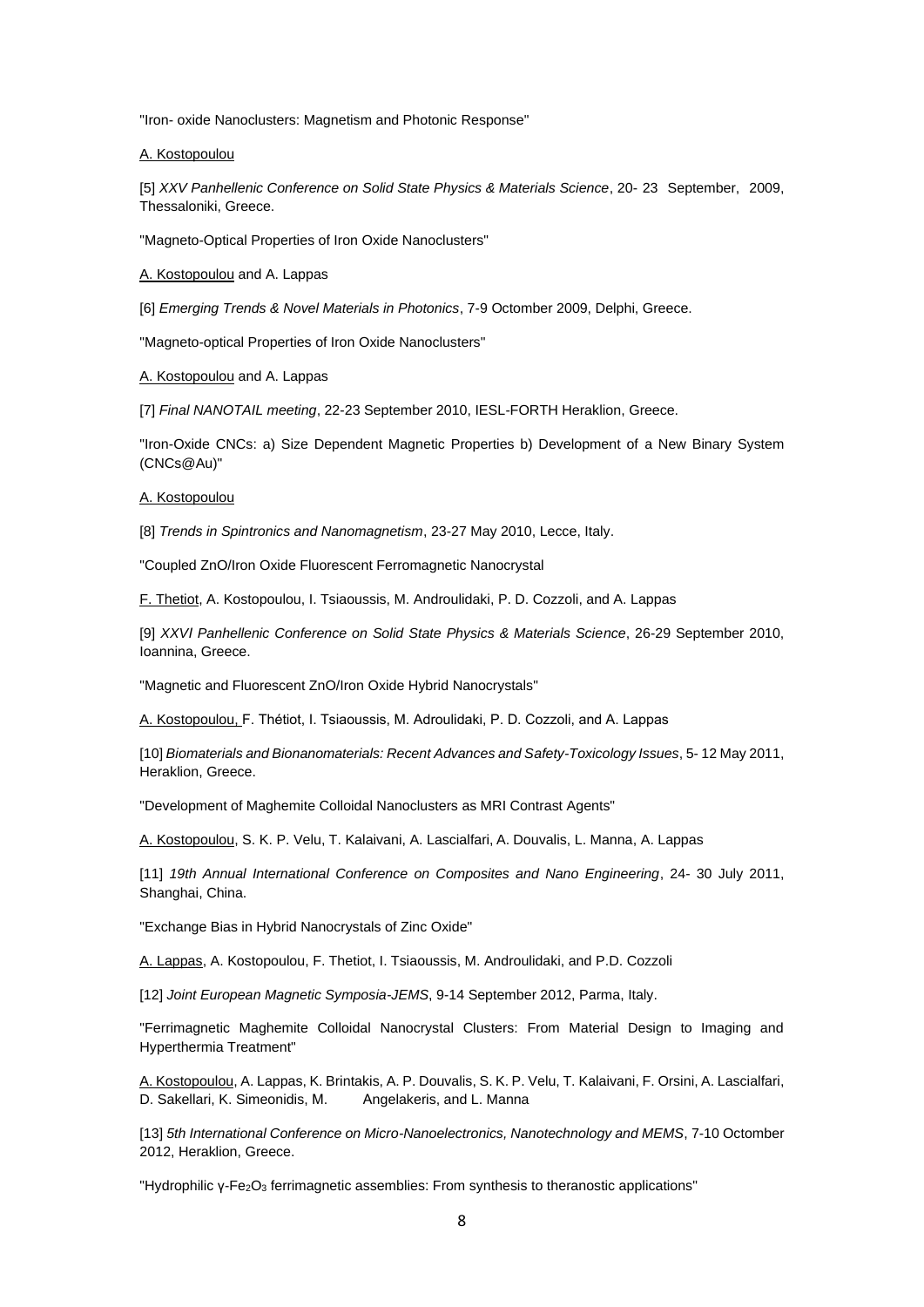A. Kostopoulou, A. Lappas, K. Brintakis, A. P. Douvalis, S. K. P. Velu, K. Kalaivani, F. Orsini, A. Lascialfari, D. Sakellari, K. Simeonidis, Μ. Αngelakeris, and L. Manna

[14] *4 th International Congress BioNanoMed*, 13-15 March 2013, Krems, Austria.

"Colloidal Nanoclusters: From materials design to theranostic applications"

A. Kostopoulou, A. Lappas, K. Brintakis, S. K. P. Velu, T. Kalaivani, F. Orsini, A. Lascialfari, A. P. Douvalis, D. Sakellari, K. Simeonidis, Μ. Αngelakeris and L. Manna

[15] *8th International Conference on Fine Particle Magnetism*, Perpignan, France, 24-27 June 2013

"Interface Engineered Fluorescent-Ferromagnetic ZnO-Fe@FexOyNanocrystals"

A. Kostopoulou, F. Thétiot, M. Androulidaki, A. Lappas, I. Tsiaoussis. and P.D. Cozzoli

[16] *Joint European Magnetic Symposia-JEMS,* 25-30 August 2013*,* Rhodes, Greece.

"Interface-Mediated exchange-bias in Fluorescent ZnO-Fe@Fe<sub>x</sub>O<sub>y</sub> Colloidal Hybrid Nanocrystals"

A. Kostopoulou, F. Thétiot, I. Tsiaoussis, M. Androulidaki, P. D. Cozzoli, A. Lappas

[17] *Joint European Magnetic Symposia-JEMS,* 25-30 August 2013*,* Rhodes, Greece.

"Maghemite Nanoclusters: Static, Dynamic Magnetic Properties and Monte Carlo Simulations"

K. Brintakis, A. Kostopoulou, M. Vasilakaki, K. N. Trohidou, A. Lappas

[18] *SPIE Photonics West: Colloidal Nanoparticles for Biomedical Applications*, 1-4 February 2014, San Francisco, USA.

"Iron-oxide Colloidal Nanoclusters: from Fundamental Physical Properties to Diagnosis and Therapy"

A. Kostopoulou, K. Brintakis, A. Lascialfari, M. Angelakeris, M. Vasilakaki, K. Trohidou, A. P. Douvalis, S. Psycharakis, A. Ranella, L.Manna, and A. Lappas

[19] *30th Panhellenic Conference on Solid-State Physics and Materials Science*, 21-24 September 2014, Heraklion, Greece.

"Maghemite nanoclusters: A promising multifunctional material for biomedicine"

K. Brintakis, A. Kostopoulou, S. Psycharakis, A. Ranella,M. Vasilakaki, K.N. Trohidou, A.P. Douvalis, S.K.P. Velu, L. Bordonali, A. Lascialfari, D. Sakellari, K. Simeonidis, M. Angelakeris, I. Athanassakis and A. Lappas

[20] *NanoBio Conference*, 24-28 September 2018, Heraklion, Crete

"All-inorganic perovskite nanocrystals: from material design to potential applications"

A.Kostopoulou, K. Brintakis and E. Stratakis

[21] EMRS Spring Meeting, 27-31 May 2019, Nice France

"All-inorganic perovskite-based nanosystems: from material design to potential applications"

A. Kostopoulou, K. Brintakis, E. Serpetzoglou, E. Stratakis

[22] EMRS Spring Meeting, 27-31 May 2019, Nice France

"Development of a rapid, room-temperature and self-powered metal-halide gas sensor in few steps"

K. Brintakis, A. Kostopoulou, E. Stratakis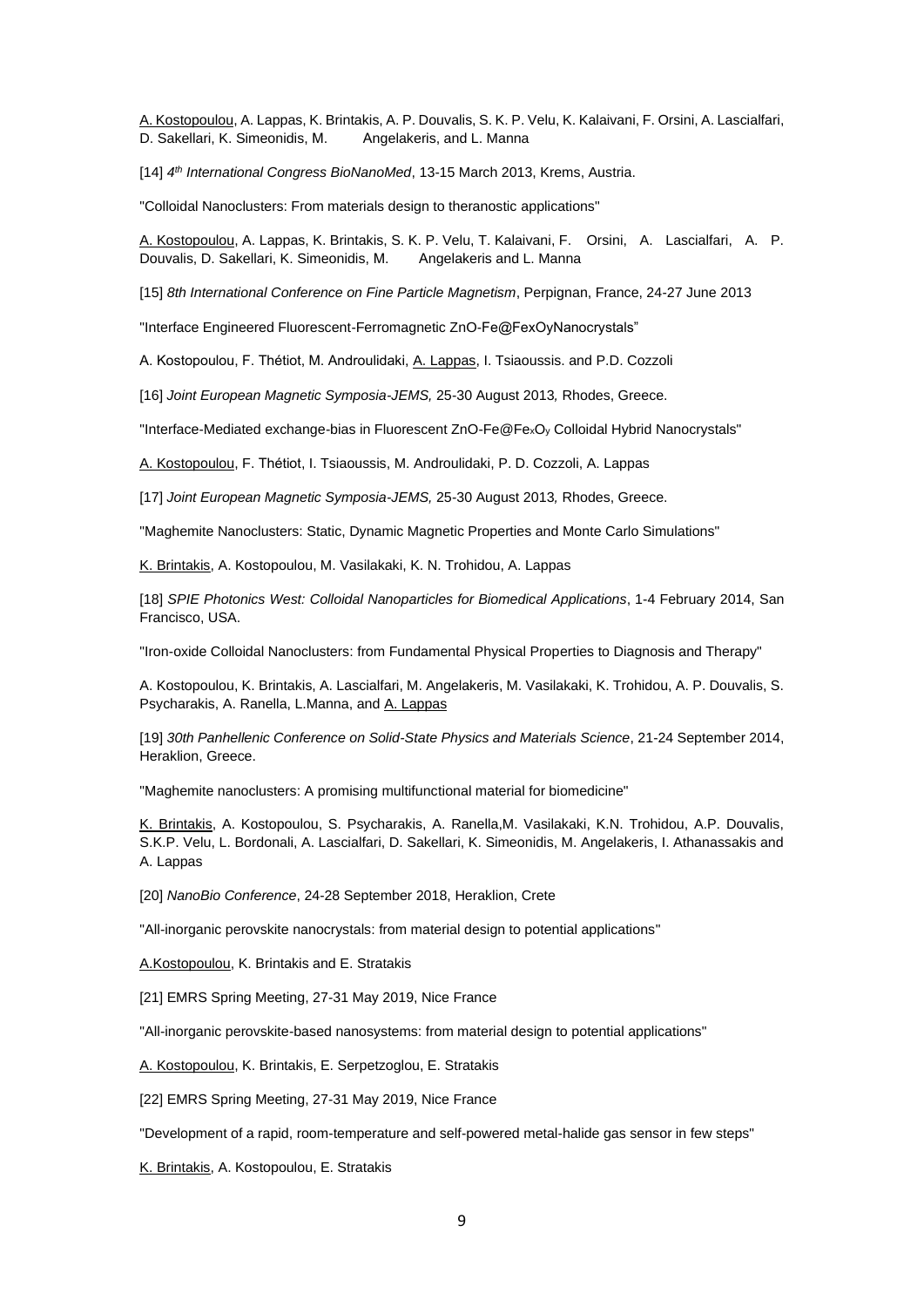[23] Applied Nanotechnology and Nanoscience International Conference, 18-20 November 2019, Paris

"Direct growth of ligand-free all inorganic metal halides nanostructures: a versatile method for diverse applications"

K. Brintakis, A. Kostopoulou, A. Argyrou, E. Stratakis

#### **Conferences- Posters**

[1] *ΧΧΙΙ Panhellenic Conference on Solid State Physics & Materials Science,* 24-27 September 2006, Patra, Greece.

"Μελέτη της μικροδομής του Ni2MnGa, ενός υλικού που υφίσταται μαρτενσιτικό μετασχηματισμό"

Α. Κωστοπούλου, Ε. Πολυχρονιάδης, Η. Morawiec

[2] 7th PSI summer school on condensed matter research: probing the nanometer scale with neutrons, *photons and muons*, 16-22 August 2008, Zuoz, Switzerland.

"Ordered structures of water soluble superparamagnetic nanoclusters of Fe-O"

A. Kostopoulou, and A. Lappas

[3] *XXIV Pan-Hellenic Conference on Solid State Physics*, 21-24 September 2008, Heraklion, Greece.

"Electrical Properties of Single Metallic Nanocrystals"

K. Brintakis, A. Kostopoulou, G. Konstantinidis, T. Kostopoulos, Z. Hatzopoulos, and A. Lappas

[4] *XXV Panhellenic Conference on Solid State Physics & Materials Science*, 20- 23 September 2009, Thessaloniki, Greece.

a) "Au Core-Shell Nanocrystals: Magnetic and Optical Properties"

K. Brintakis, A. Kostopoulou, and A. Lappas

b) "Structural and Magnetic Properties of Colloidal Iron Oxide Magnetic Nanoclusters"

A. P. Douvalis, A. Kostopoulou, A. Lappas, and T. Bakas

[5] *Emerging Trends & Novel Materials in Photonics*, 7-9 Octomber 2009, Delphi, Greece.

"Magnetic- Fluorescent Hybrid Nanocrystals of Zinc Oxide"

F. Thetiot, A. Kostopoulou M. Androulidaki, P.D. Cozzoli, and A. Lappas,

[6] *9th FORTH RETREAT*, 9-10 October 2009, Loutra Kyllinis, Greece.

"Magneto-optical Properties of Iron Oxide Nanoclusters"

A. Kostopoulou, F. Thetiot, I. Tsiaoussis, M. Androulidaki, P. D. Cozzoli, and A. Lappas

[7] *XXVΙ Panhellenic Conference on Solid State Physics & Materials Science*, 26-29 September 2010*,*  Thessaloniki, Greece.

"Synthesis and Characterization of Iron Oxide Magnetic Nanocrystals"

K. Brintakis, A. Kostopoulou, and A. Lappas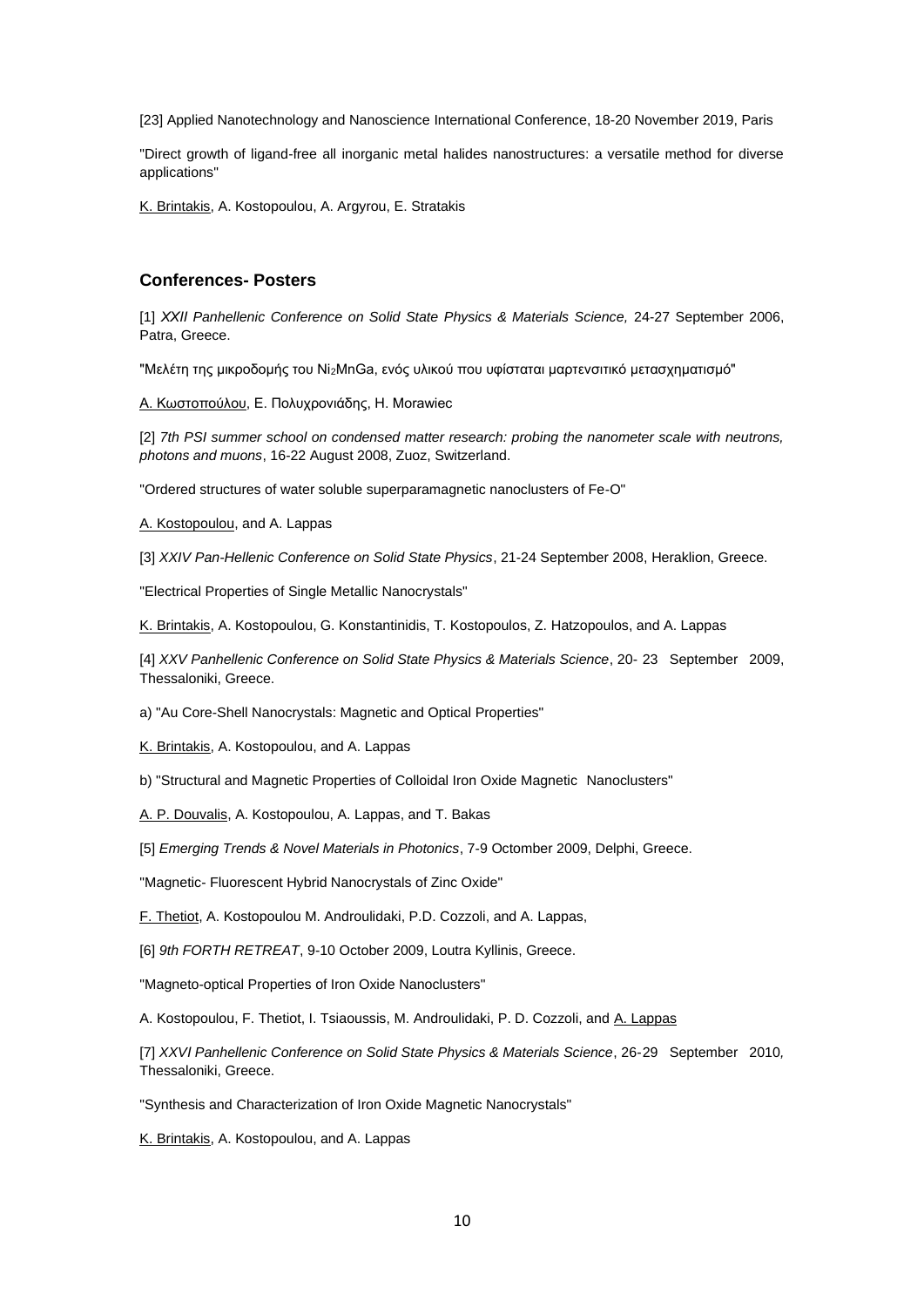[8] *8th International Conference on Nanosciences & Nanotechnologies*, 12-15 July 2011, Thessaloniki, Greece.

"Shared Interfaces as a Means to Engineer Multifunctionality: Magnetic Fluorescent ZnO Hybrid Nanocrystals"

A. Kostopoulou, F. Thétiot, I. Tsiaoussis, M. Androulidaki, P. D. Cozzoli, and A. Lappas

[9] *20th Soft Magnetic Materials Conference*, 18- 22 September 2011, Kos, Greece.

"Bottom-up Approach to Magnetic Hyperthermia Agents: From Maghemite Nanoparticles to Largeferrimagnetic Nanoclusters"

D. Sakellari, E. Mirovalli, K. Simeonidis, A. Kostopoulou, K. Brintakis, A. Lappas, and M. Angelakeris

[10] *Joint European Magnetic Symposia-JEMS*, 9-14 September 2012, Parma, Italy.

"Interparticle Interactions and Spin-glass Behaviour in Colloidal Maghemite Nanocrystals Clusters"

K. Brintakis, A. Kostopoulou, A. Douvalis, and A. Lappas

[11] *5th International Conference on Micro-Nanoelectronics, Nanotechnology and MEMS*, 7-10 October 2012, Heraklion, Greece.

"Interparticle interactions and spin-glass behaviour in colloidal maghemite nanocrystals clusters"

K. Brintakis, A. Kostopoulou, A. Douvalis, and A. Lappas

[12] *8th International Conference on Fine Particle Magnetism*, Perpignan, France, 24-27 June 2013

"Magnetic Nanoclusters as a Theranostic Agent"

K. Brintakis, A. Kostopoulou, A. Lappas, S.K.P. Velu, T. Kalaivani, F. Orsini, A. Lascialfari, A.P. Douvalis, M. Vasilakaki, K.N. Trochidou, L. Manna, D. Sakellari, K. Simeonidis, and M. Angelakeris

[13] *SPIE Photonics West: Colloidal Nanoparticles for Biomedical Applications*, San Francisco, USA, 1-4 February 2014.

"Thin Film Mesoscale Organization of Nanoparticles by using Biomolecular Peptide Tools"

E. Kasotakis, A. Kostopoulou, M. Spuch-Calvar, M. Androulidaki, N. T. Pelekanos, A.G. Kanaras, A. Mitraki, and A.Lappas

[14] *10th Meeting-International Conference on the Scientific and Clinical Applications of Magnetic Carriers*, Dresden, 10-14 June 2014

"Multitasking Iron Oxide Magnetic Nanoclusters for Diagnosis and Medical Treatment"

K. Brintakis, A. Kostopoulou, M. Vasilakaki, A. Ranella, S. K. P. Velu, L. Bordonali, I. Athanasakis, M. Angelakeris, A. Lascialfari, A. P. Douvalis, K. N. Trohidou, A. Lappas

[15] *30th Panhellenic Conference on Solid-State Physics and Materials Science*, 21-24 September 2014, Heraklion, Greece.

"Shaping core-shell iron oxide nanocrystals"

G. Antonaropoulos, K. Brintakis, A. Kostopoulou, A. Lappas

[16] 2nd Israel – Greece joint meeting on Nanotechnology and Bionanoscience, 25-28 October 2016, Heraklion, Greece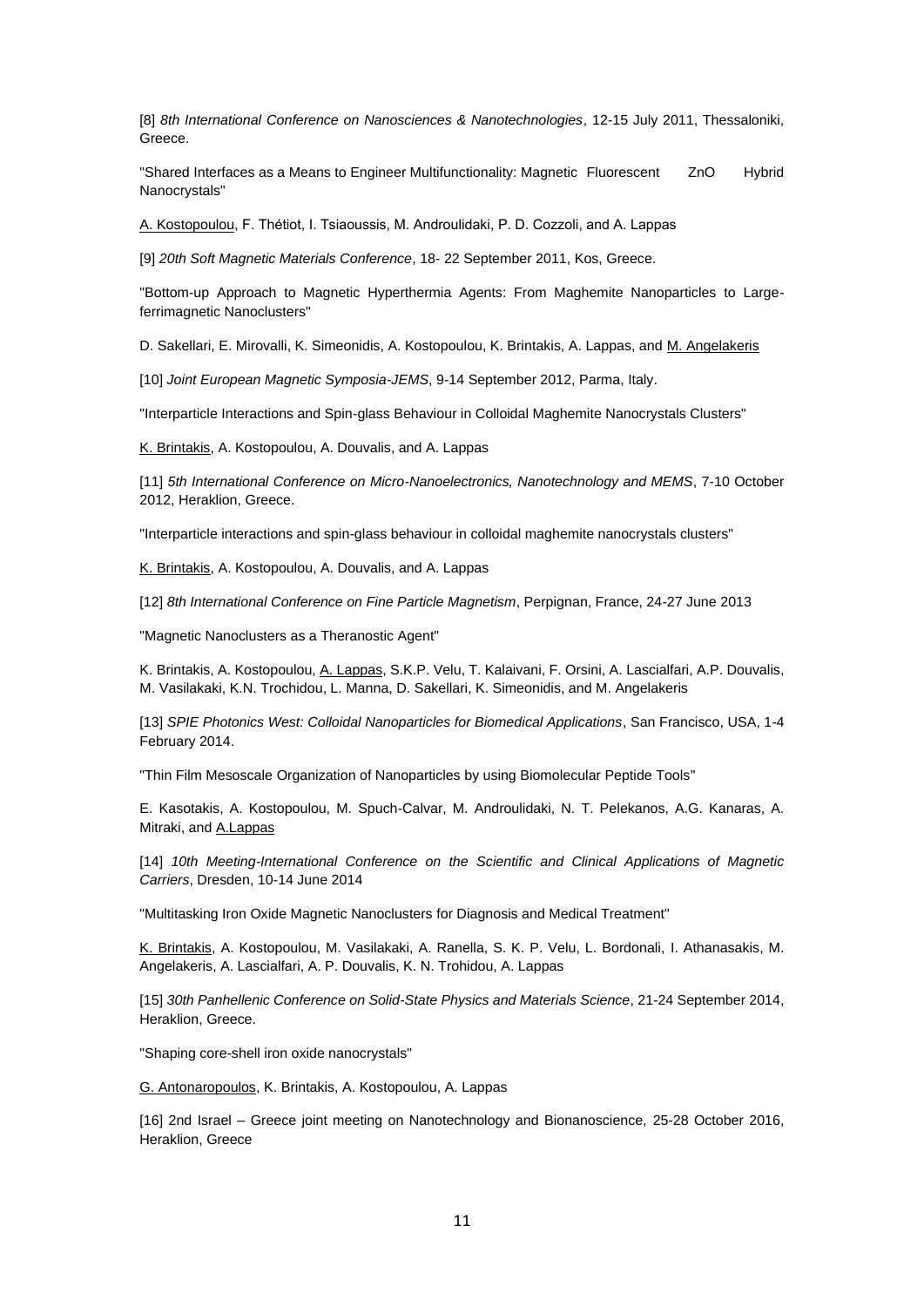"Organic- and all inorganic- Lead halide Perovskites: From material synthesis to advanced photovoltaic applications"

I. Konidakis, A. Kostopoulou, G. Kakavelakis, T. Maksudov, E. Kymakis, E. Stratakis

[17] 2nd Israel – Greece joint meeting on Nanotechnology and Bionanoscience, 25-28 October 2016, Heraklion, Greece

"A Maghemite Nanocrystal Cluster for MRI and Hyperthermia Theranostic Medical Approach"

K. Brintakis, A. Kostopoulou, M. Vasilakaki, K. N. Trohidou, A. Ranella, I. Athanassakis, M. Angelakeris, A. Lascialfari, A. P. Douvalis, A. Lappas

[18] 2nd Israel – Greece joint meeting on Nanotechnology and Bionanoscience, 25-28 October 2016, Heraklion, Greece

"Unraveling the local structure of functional iron oxide nano-architectures"

G. Antonaropoulos, K. Brintakis, A. Kostopoulou, G. Ausanio, V. Iannotti, M. Abeykoon, E.S. Bozin, A. Lappas

[19] European Congress and Exhibition on Advanced Materials and Processes- EUROMAT, 17-22 September 2017, Thessaloniki, Greece

"Low-temperature Benchtop-synthesis of All-inorganic Perovskite Nanowires"

A. Kostopoulou, M. Sygletou, K. Brintakis, A. Lappas, E. Stratakis

[20] NanoBio Conference, 24-28 September 2018, Heraklion, Crete

"Different Morphologies of All-Inorganic Perovskite Nano/Microparticles: Physical Properties and Anion Exchange"

K. Brintakis, M. Sygletou, A. Kostopoulou, E. Stratakis

[21] 1st iPEN Intensive Program, 24- 25 October 2018, Weizmann Institute of Science, Israel

"Ultrafast Laser Micro and Nano Processing Laboratory"

I. Konidakis, K. Brintakis, A. Kostopoulou, E. Stratakis

[22] Applied Nanotechnology and Nanoscience International Conference, 18-20 November 2019, Paris

"Metal Halide Perovskite Nanocrystals: Synthesis, Photo-induced Modifications and Applications"

A. Kostopoulou, K. Brintakis, D. Vernardou, E. Stratakis

#### **Lab skills and expertise**

- Use of a **Glove-Box** for handling air sensitive reactants and materials.

- Use of **Schlenk techniques** for handling air sensitive materials and preparing of high quality in shape and size nanocrystals (metal oxides, metals, semiconductors) or complex architectures with at least two different materials (Hybrid nanocrystals).

- **Powder X-Ray Diffraction** for the identification of the structure of a material.

- **Conventional Transmission Electron Microscopy (CTEM)** to study the morphological characteristics of the nanocrystals (size distribution and shape).